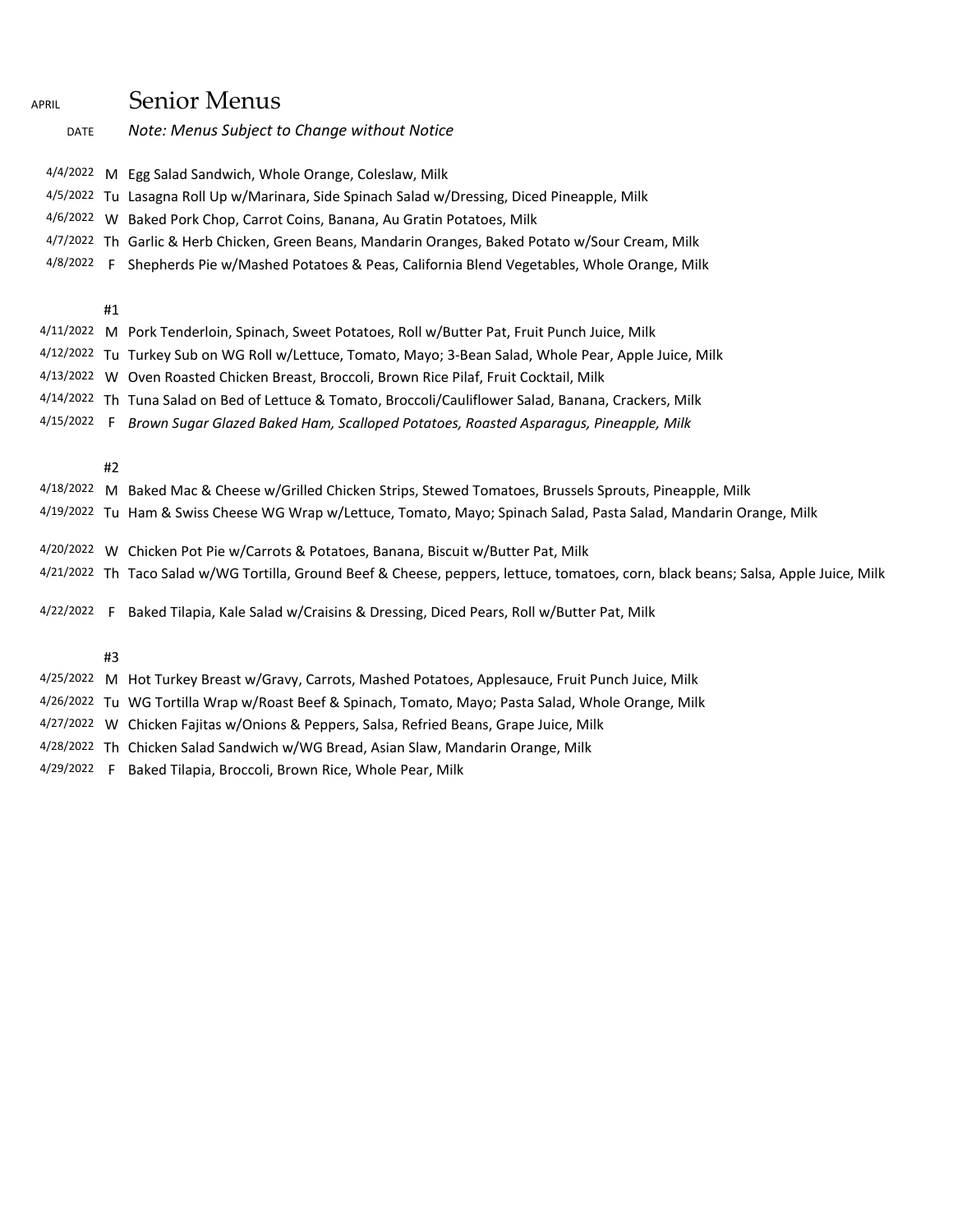| MAY         |    | Senior Menus                                                                                                                         |
|-------------|----|--------------------------------------------------------------------------------------------------------------------------------------|
| <b>DATE</b> |    | Note: Menus Subject to Change without Notice                                                                                         |
|             | #4 |                                                                                                                                      |
|             |    | 5/2/2022 M Pork Loin, Collard Greens, Red Bliss Potatoes, Applesauce, Orange Juice, Milk                                             |
|             |    | 5/3/2022 Tu Chicken Caesar Salad w/Dressing, Croutons; Tomato Salad, Mandarin Orange, Crackers, Milk                                 |
|             |    | 5/4/2022 W Sloppy Joe Sandwich on WG Bun, California Blend Vegetables, Lima Beans, Banana, Milk                                      |
|             |    | 5/5/2022 Th Egg Salad Sandwich on WG Bread, Cole Slaw, Peaches, Orange Juice, Milk                                                   |
|             |    | 5/6/2022 F Stuffed Shells w/Cheese and Tomato Sauce, Green Beans, Garlic Bread, Apple Juice, Milk                                    |
|             | #1 |                                                                                                                                      |
|             |    | 5/9/2022 M Pork Tenderloin, Spinach, Sweet Potatoes, Roll w/Butter Pat, Fruit Punch Juice, Milk                                      |
|             |    | 5/10/2022 Tu Turkey Sub on WG Roll w/Lettuce, Tomato, Mayo; 3-Bean Salad, Whole Pear, Apple Juice, Milk                              |
|             |    | 5/11/2022 W Oven Roasted Chicken Breast, Broccoli, Brown Rice Pilaf, Fruit Cocktail, Milk                                            |
|             |    | 5/12/2022 Th Tuna Salad on Bed of Lettuce & Tomato, Broccoli/Cauliflower Salad, Banana, Crackers, Milk                               |
|             |    | 5/13/2022 F Meatloaf, Carrots, Au Gratin Potatoes, Orange Juice, Milk                                                                |
|             | #2 |                                                                                                                                      |
|             |    | 5/16/2022 M Baked Mac & Cheese w/Grilled Chicken Strips, Stewed Tomatoes, Brussels Sprouts, Pineapple, Milk                          |
|             |    | 5/17/2022 Tu Ham & Swiss Cheese WG Wrap w/Lettuce, Tomato, Mayo; Spinach Salad, Pasta Salad, Mandarin Orange, Milk                   |
|             |    | 5/18/2022 W Chicken Pot Pie w/Carrots & Potatoes, Banana, Biscuit w/Butter Pat, Milk                                                 |
|             |    | 5/19/2022 Th Taco Salad w/WG Tortilla, Ground Beef & Cheese, peppers, lettuce, tomatoes, corn, black beans; Salsa, Apple Juice, Milk |
| 5/20/2022 F |    | Baked Tilapia, Kale Salad w/Craisins & Dressing, Diced Pears, Roll w/Butter Pat, Milk                                                |
|             | #3 |                                                                                                                                      |
|             |    | 5/23/2022 M Hot Turkey Breast w/Gravy, Carrots, Mashed Potatoes, Applesauce, Fruit Punch Juice, Milk                                 |
|             |    | 5/24/2022 Tu WG Tortilla Wrap w/Roast Beef & Spinach, Tomato, Mayo; Pasta Salad, Whole Orange, Milk                                  |

- 5/25/2022 W Chicken Fajitas w/Onions & Peppers, Salsa, Refried Beans, Grape Juice, Milk
- 5/26/2022 Th Chicken Salad Sandwich w/WG Bread, Asian Slaw, Mandarin Orange, Milk
- 5/27/2022 F *Hamburger w/Lettuce & Tomato; Broccoli/Cauliflower Salad; Baked Beans; Cake; Milk*

#4

5/30/2022 M *COA CLOSED - Memorial Day*

- 5/31/2022 Tu Chicken Caesar Salad w/Dressing, Croutons; Tomato Salad, Mandarin Orange, Crackers, Milk
- 6/1/2022 W Sloppy Joe Sandwich on WG Bun, California Blend Vegetables, Lima Beans, Banana, Milk
- 6/2/2022 Th Egg Salad Sandwich on WG Bread, Cole Slaw, Peaches, Orange Juice, Milk
- 6/3/2022 F Stuffed Shells w/Cheese and Tomato Sauce, Green Beans, Garlic Bread, Apple Juice, Milk